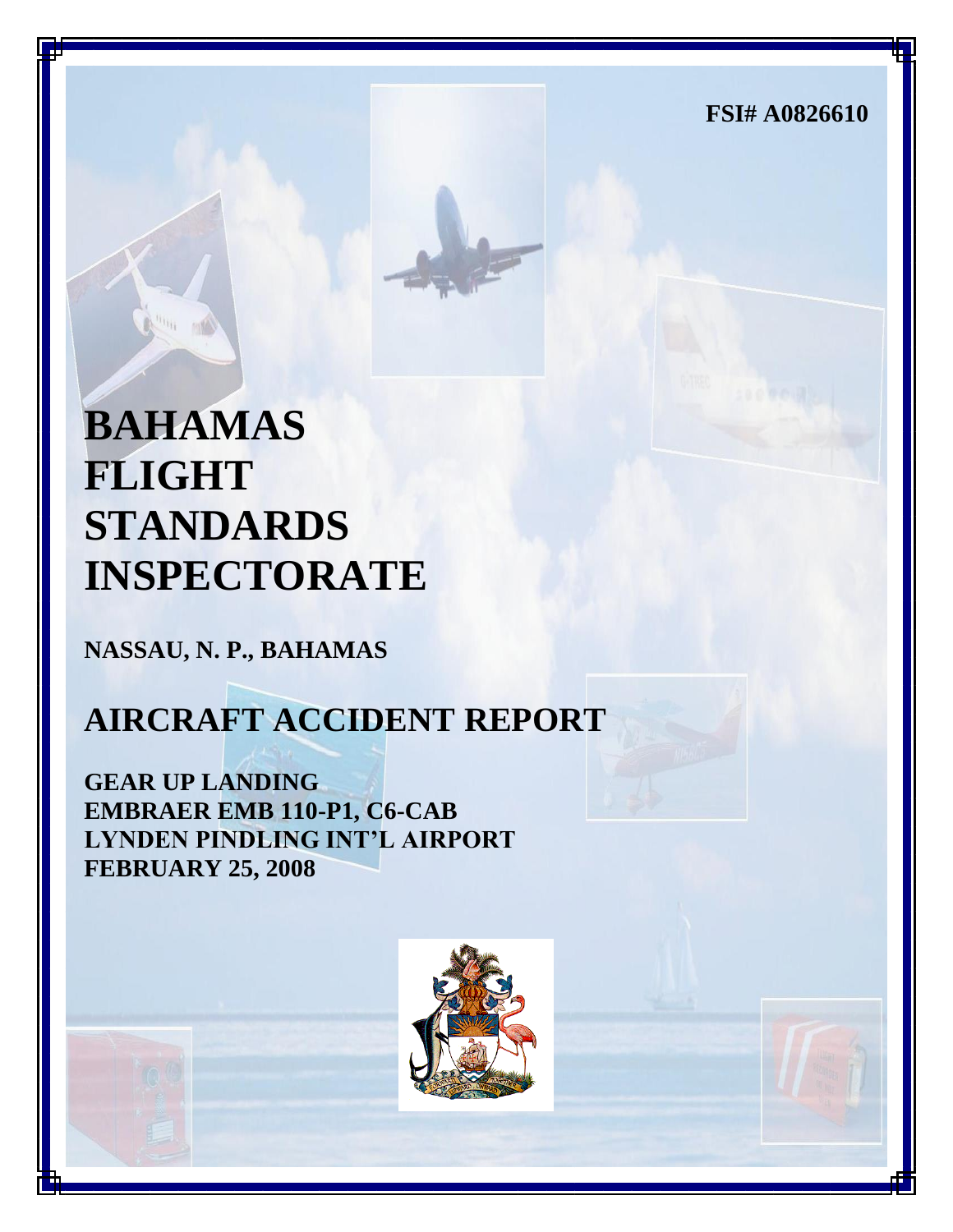

# **Flight Standards Inspectorate Bahamas Department of Civil Aviation**

# **TABLE OF CONTENTS**

| $\bullet$                           |  |  |  |
|-------------------------------------|--|--|--|
| <b>BODY</b>                         |  |  |  |
| 1.1                                 |  |  |  |
| 1.2                                 |  |  |  |
| 1.3                                 |  |  |  |
| 1.4<br>PERSONNEL INFORMATION<br>1.5 |  |  |  |
| 1.5.1<br>1.5.2                      |  |  |  |
| 1.6                                 |  |  |  |
| 1.7                                 |  |  |  |
| 1.8                                 |  |  |  |
| 1.9                                 |  |  |  |

**C6-CAB Accident Investigation** 



 $\mathbf{2}$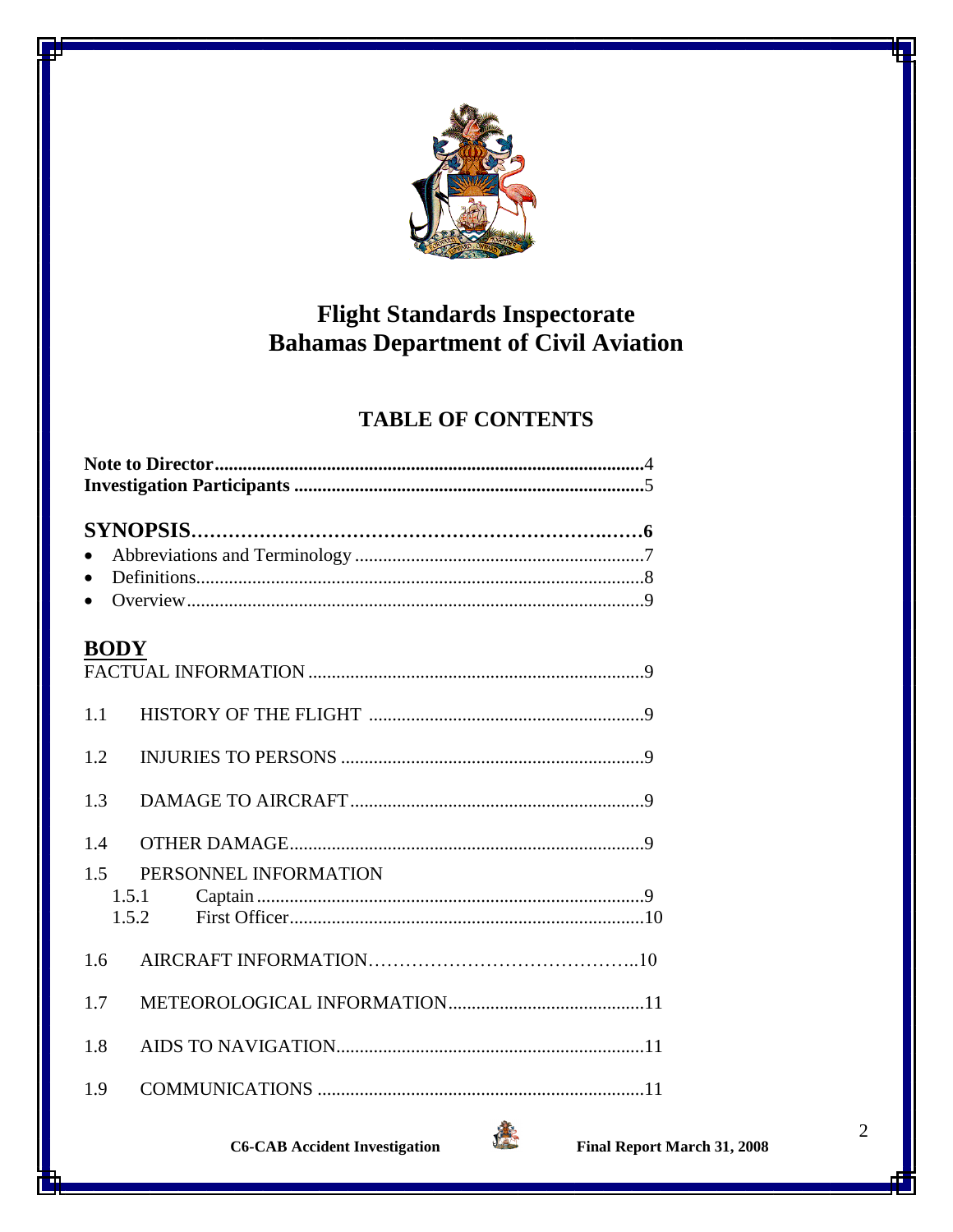| 1.12 WRECKAGE AND IMPACT INFORMATION 11     |  |
|---------------------------------------------|--|
| 1.13 MEDICAL AND PATHOLOGICAL INFORMATION12 |  |
|                                             |  |
|                                             |  |
|                                             |  |
|                                             |  |

# **ANALYSIS**

# **CONCLUSIONS**

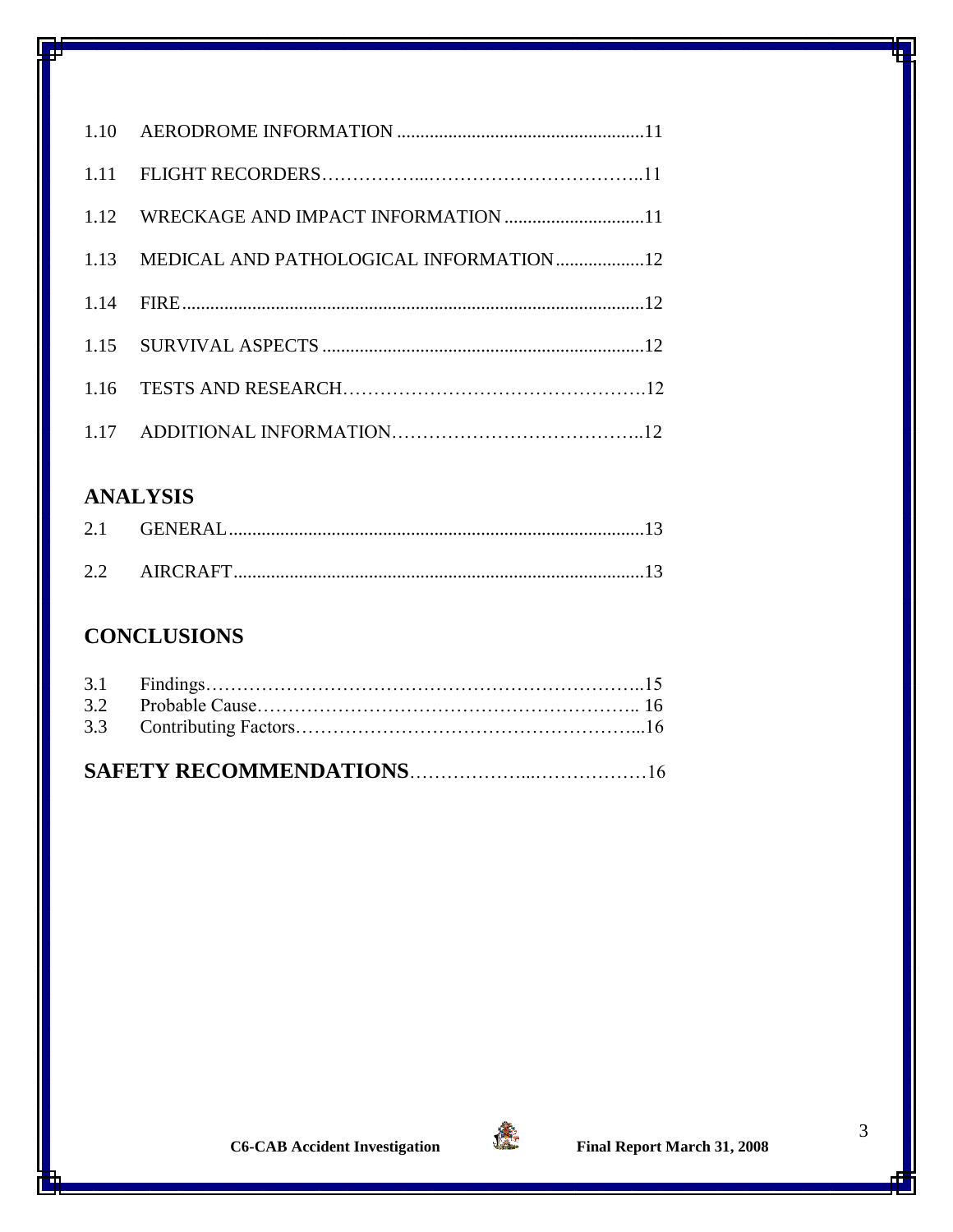March 31, 2008

Mr. Cyril Saunders **Director** Civil Aviation Department Seaban House Crawford Street, Oakes Field P.O. Box N-975 Nassau, N.P., Bahamas

Sir

The attached report summarizes the investigation into the circumstances of the accident involving Embraer 110-P1, Bahamas Registration C6-CAB, registered to Leair Charter Service Limited. This accident occurred on February 25, 2008 at 17:00 local time at Lynden Pindling International Airport, Nassau, Bahamas on Runway 32.

This report is submitted pursuant to Part XII, Regulation 80, and Schedule 19 of the Bahamas Civil Aviation (Safety) Regulation (CASR 2001) and in accordance with Annex 13 to the Convention on International Civil Aviation Organization (ICAO).

In accordance with Annex 13 to the Convention on International Civil Aviation (ICAO), and Schedule 19 of the Bahamas Civil Aviation (Safety) Regulations (CASR April 17, 2001), the fundamental purpose of such investigations is to determine the circumstances and causes of these events, with a view to the preservation of life and the avoidance of similar occurrences in the future. It is not the purpose of such investigations to apportion blame or liability.

This information is published to inform the aviation industry and the public of the circumstances surrounding this accident. The contents of this Report may be subjected to alterations or corrections if additional information becomes available.

> Philip C. Romer Investigator in Charge Flight Standards Inspectorate Bahamas Department of Civil Aviation

\_\_\_\_\_\_\_\_\_\_\_\_\_\_\_\_\_\_\_\_\_\_\_\_\_\_\_\_\_\_\_\_\_\_\_

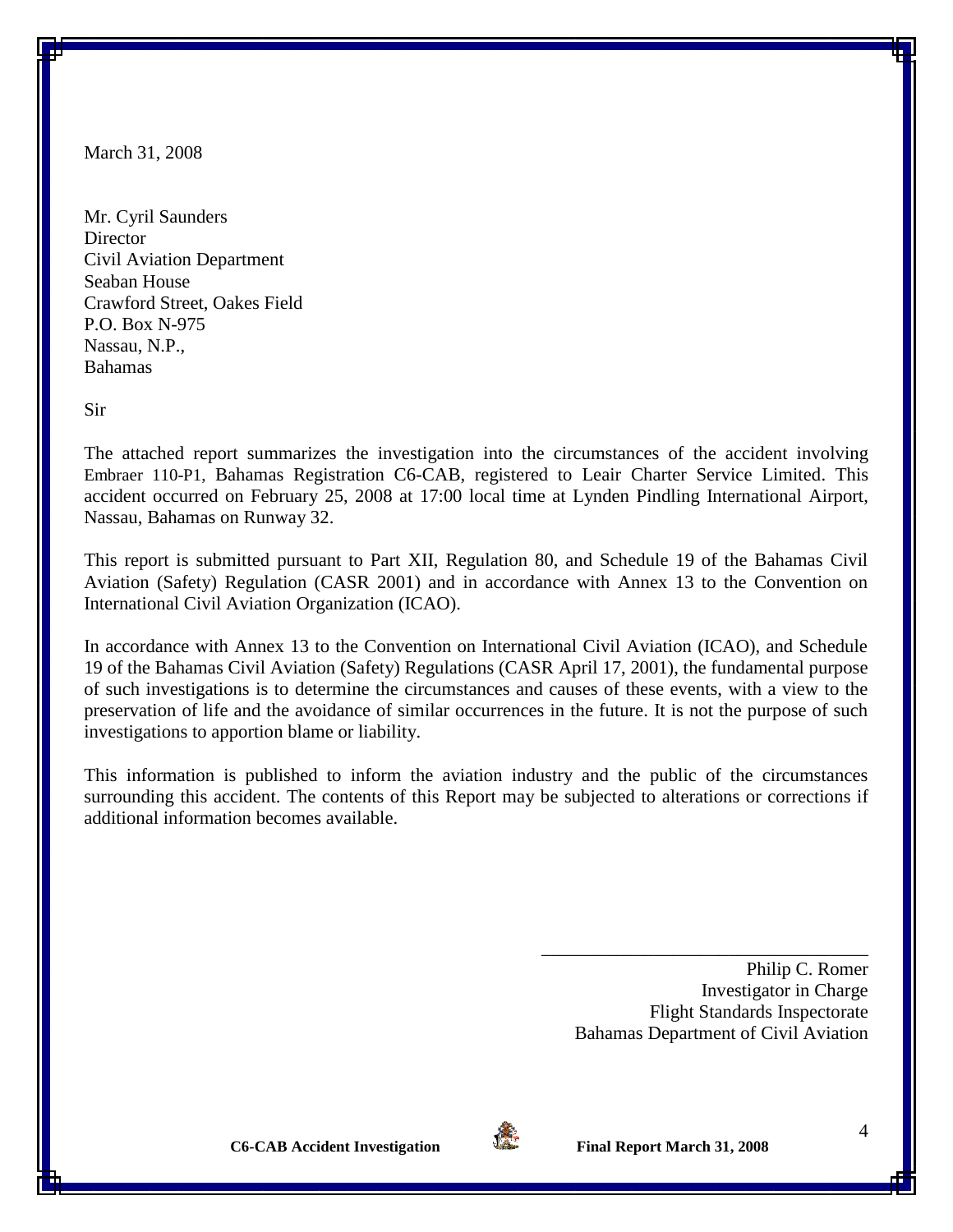**Participants in the Investigation**

**Philip Romer Flight Standards Inspectorate IIC Jehu Edwards Flight Standards Inspectorate Airworthiness Dion Demeritte Flight Standards Inspectorate Airworthiness** 

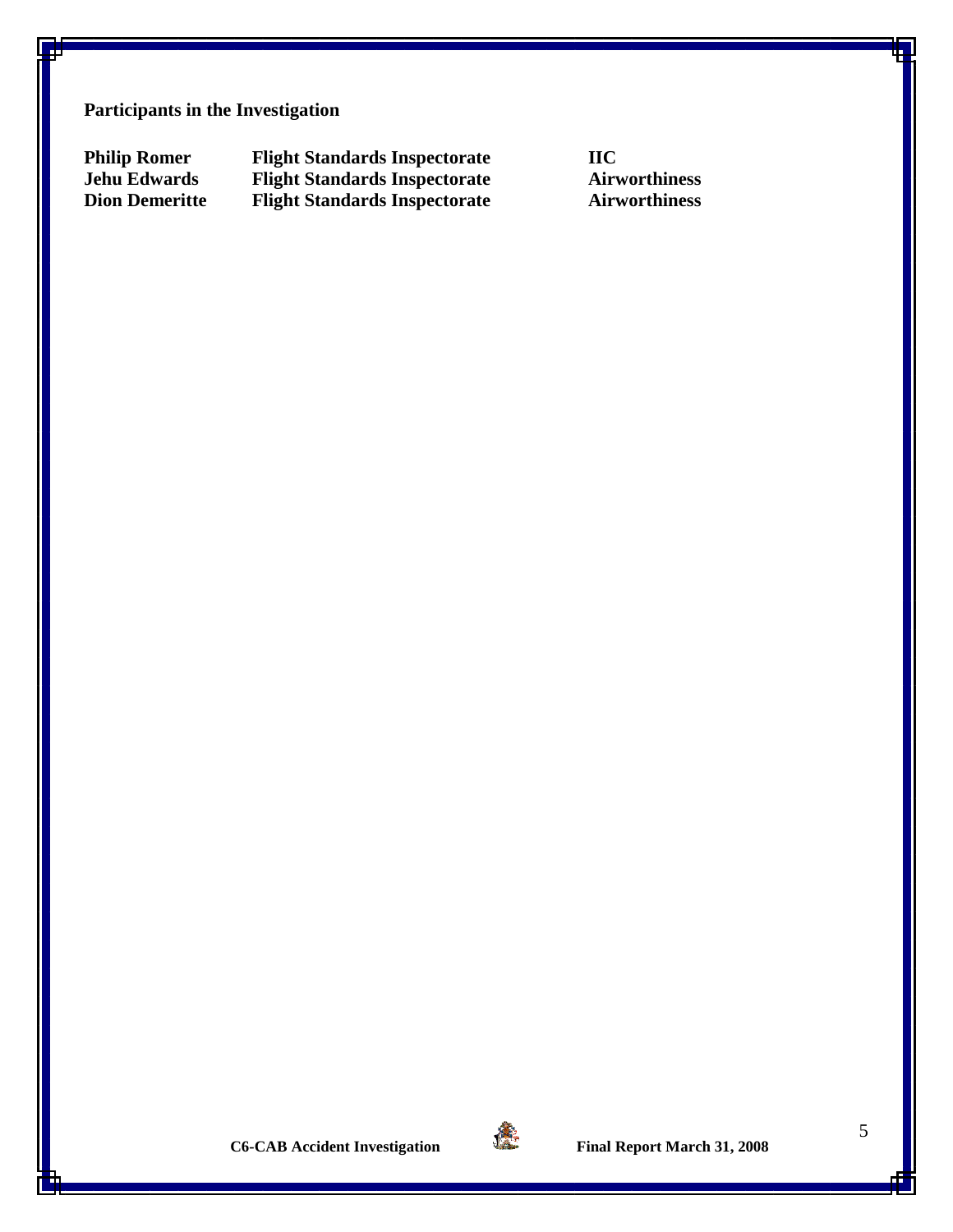

# BAHAMAS CIVIL AVIATION DEPARTMENT FLIGHT STANDARDS INSPECTORATE

## **AIRCRAFT ACCIDENT**

## **REPORT No. A0826610**

# **SYNOPSIS**

| Operator:                       | LeAir Charter Service Limited                            |
|---------------------------------|----------------------------------------------------------|
| <b>Manufacturer:</b>            | Embraer                                                  |
| <b>Model:</b>                   | <b>EMB 110-P1</b>                                        |
| <b>Registration:</b>            | C <sub>6</sub> -CAB                                      |
| <b>Place of Accident:</b>       | Lynden Pindling International Airport<br>Nassau, Bahamas |
| Date of Accident:               | February 25, 2008                                        |
| <b>Investigating Authority:</b> | <b>Flight Standards Inspectorate</b>                     |
| <b>Investigator in Charge:</b>  | Philip Romer                                             |
| <b>Notification:</b>            | Director of Civil Aviation                               |
| <b>Releasing Authority:</b>     | <b>Flight Standards Inspectorate</b>                     |
| Date or Report:                 | March 31, 2008                                           |

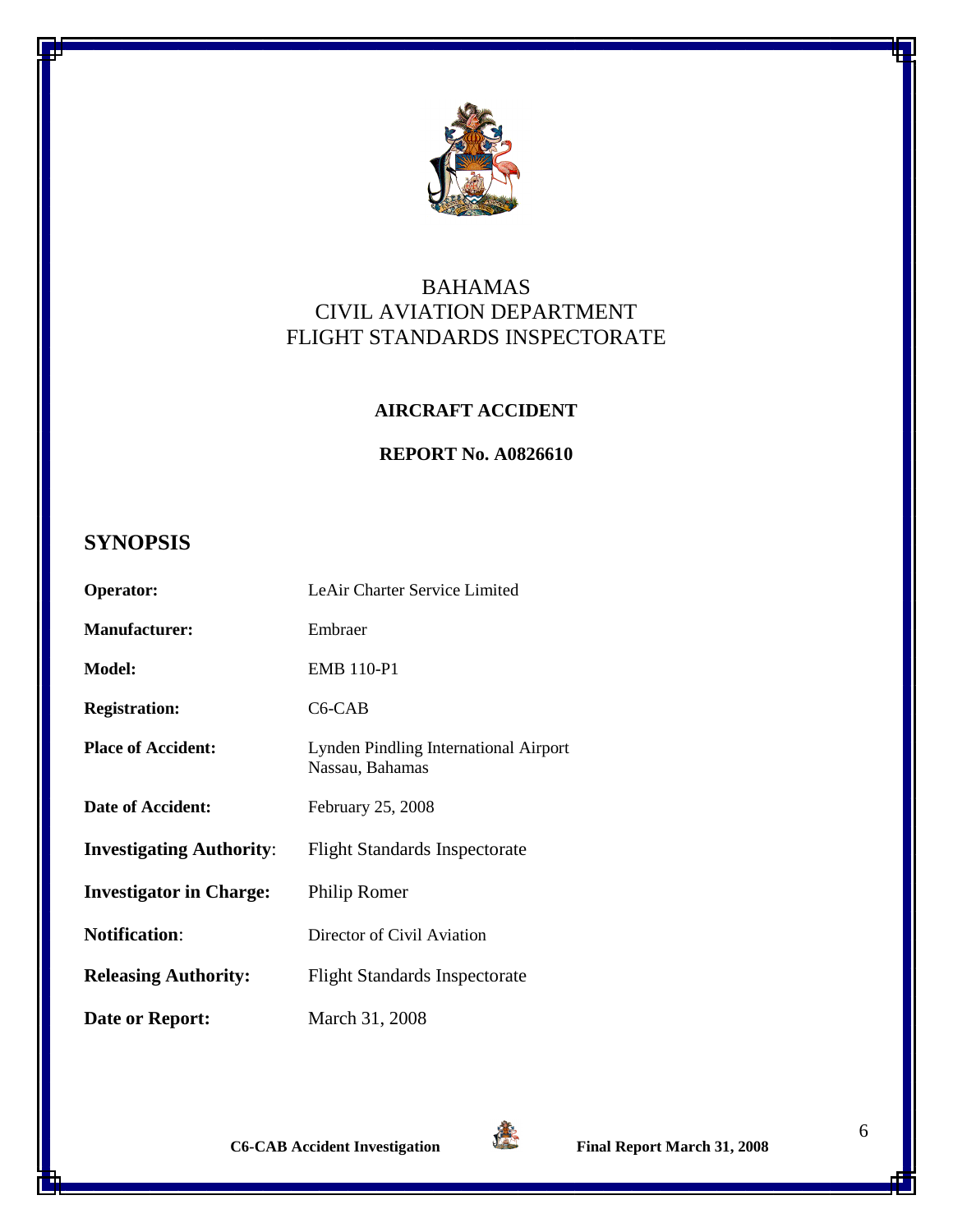#### **ABBREVIATIONS and TERMINOLOGY**

|                 | ADDINE VIATIONS and TENNINVEOU I                                    |
|-----------------|---------------------------------------------------------------------|
| <b>ADDS</b>     | Aviation Digital Data Service - Report by Meteorological Department |
| <b>AIS</b>      | <b>Automatic Information Services</b>                               |
| <b>ATS</b>      | <b>Air Traffic Services</b>                                         |
| <b>BDCA</b>     | <b>Bahamas Department of Civil Aviation</b>                         |
| <b>CASR</b>     | Bahamas Civil Aviation (Safety) Regulations (April 17, 2001)        |
| C of A          | <b>Certificate of Airworthiness</b>                                 |
| $C$ of $R$      | Certificate of Registration                                         |
| CG              | Center of Gravity                                                   |
| <b>CVR</b>      | Cockpit Voice Recorder                                              |
| <b>DCA</b>      | Director of Civil Aviation                                          |
| <b>DFDR</b>     | Digital Flight Data Recorder                                        |
| DO <sub>O</sub> | Director of Operations                                              |
| <b>DRTL</b>     | Disaster Response Team Leader                                       |
| DS              | Director of Safety                                                  |
| CAD             | <b>Civil Aviation Department</b>                                    |
| <b>EST</b>      | Eastern Standard Time (-5 hours (-4DT) to convert from UTC)         |
| <b>ERM</b>      | <b>Emergency Response Manual</b>                                    |
| <b>FAA</b>      | <b>Federal Aviation Administration</b>                              |
| <b>FSI</b>      | <b>Flight Standards Inspectorate</b>                                |
| <b>FSS</b>      | <b>Flight Service Station</b>                                       |
| <b>ICAO</b>     | <b>International Civil Aviation Organization</b>                    |
| <b>ILS</b>      | <b>Instrument Landing System</b>                                    |
| <b>IFR</b>      | <b>Instrument Flight Rules</b>                                      |
| <b>IMC</b>      | <b>Instrument Meteorological Condition</b>                          |
| LH MLG          | Left Hand Main Landing Gear                                         |
| <b>MALSF</b>    | Medium-intensity Approach Lighting System (with sequenced flashers) |
| MD              | Manager of Dispatch                                                 |
| <b>MCM</b>      | <b>Maintenance Control Manual</b>                                   |
| <b>MET</b>      | Meteorological Office / Department                                  |
| <b>METAR</b>    | Weather Report furnished by Meteorological Department               |
| <b>MIRL</b>     | Medium Intensity Runway Lights                                      |
| <b>MYEH</b>     | <b>ICAO Airport Designation – Governors Harbour</b>                 |
| <b>NDB</b>      | Non-directional Beacon                                              |
| NM or nm        | <b>Nautical Miles</b>                                               |
| <b>NTSB</b>     | <b>National Transportation Safety Board</b>                         |
| <b>PAPI</b>     | Precision Approach Path Indicator                                   |
| <b>RCA</b>      | <b>Root Cause Analysis</b>                                          |
| <b>SEP</b>      | <b>Survival and Emergency Procedures Training</b>                   |
| T/L             | <b>Technical Log</b>                                                |
| <b>TSBC</b>     | <b>Transportation Safety Board of Canada</b>                        |
| <b>USA</b>      | <b>United States of America</b>                                     |
| <b>VFR</b>      | <b>Visual Flight Rules</b>                                          |
| <b>VOR</b>      | (Very High Frequency) Omni-directional Range Station                |
| <b>VMC</b>      | <b>Visual Meteorological Conditions</b>                             |
| <b>UTC</b>      | <b>Universal Coordinated Time</b>                                   |
| Z               | Zulu time                                                           |
|                 |                                                                     |

**C6-CAB Accident Investigation Final Report March 31, 2008**



7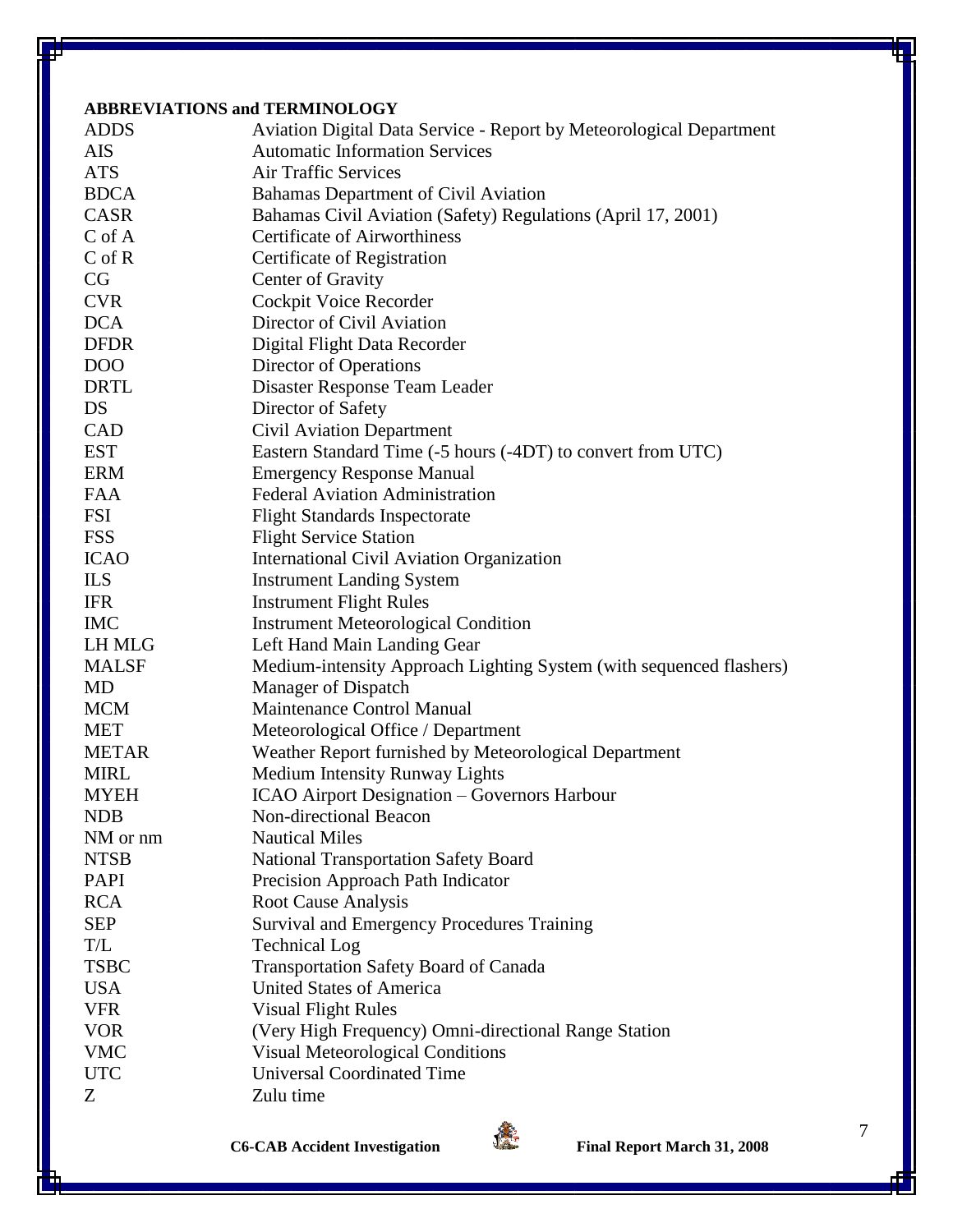# **DEFINITIONS**

**When the following terms are used in this report, they have the following meanings as per CASR 2001 and ICAO Annex 13;**

**"Aircraft Accident"–** means an occurrence associated with the operation of an aircraft which takes place between the time any person boards the aircraft with the intention of flight and all such persons have disembarked, and in which any person suffers death or serious injury, or in which the aircraft receives substantial damage or the aircraft is missing or completely inaccessible.

**"Fatal injury"** - means any injury which results in death within 30 days of the accident.

**"Flight recorder"** - Any type of recorder installed in the aircraft for the purpose of complementing accident/incident investigation.

**"Incident"** - means an occurrence other than an accident, associated with the operation of an aircraft, which affects or could affect the safety of operations.

**"Investigation"-** A process conducted for the purpose of accident prevention which includes the gathering and analysis of information, the drawing of conclusions, including the determination of causes and, when appropriate, the making of safety recommendations.

**"Serious injury"** - means any injury which:

- Requires hospitalization for more than 48 hours, commencing within 7 days from the date the injury was received;
- Results in a fracture of any bone (except simple fractures of fingers, toes, or nose);
- Causes severe hemorrhages, nerve, muscle, or tendon damage;
- Involves any internal organ; or
- Involves second or third degree burns, or any burns affecting more than 5 percent of the body surface.
- Involves verified exposure to infectious substances or injurious radiation.

**"Serious incident" -** An incident involving circumstances indicating that an accident nearly occurred.

**"State of Design"** - The State having jurisdiction over the organization responsible for the type design

**"State of Manufacture"** - The State having jurisdiction over the organization responsible for the final assembly of the aircraft.

**"Substantial damage"** - means damage or failure which adversely affects the structural strength, performance, or flight characteristics of the aircraft, and which would normally require major repair or replacement of the affected component. Engine failure or damage limited to an engine if only one engine fails or is damaged, bent failings or cowling, dented skin, small punctured holes in the skin or fabric, ground damage to rotor or propeller blades, and damage to landing gear, wheels, tires, flaps, engine accessories, brakes, or wingtips are not considered "substantial damage" for the purpose of this Report.



8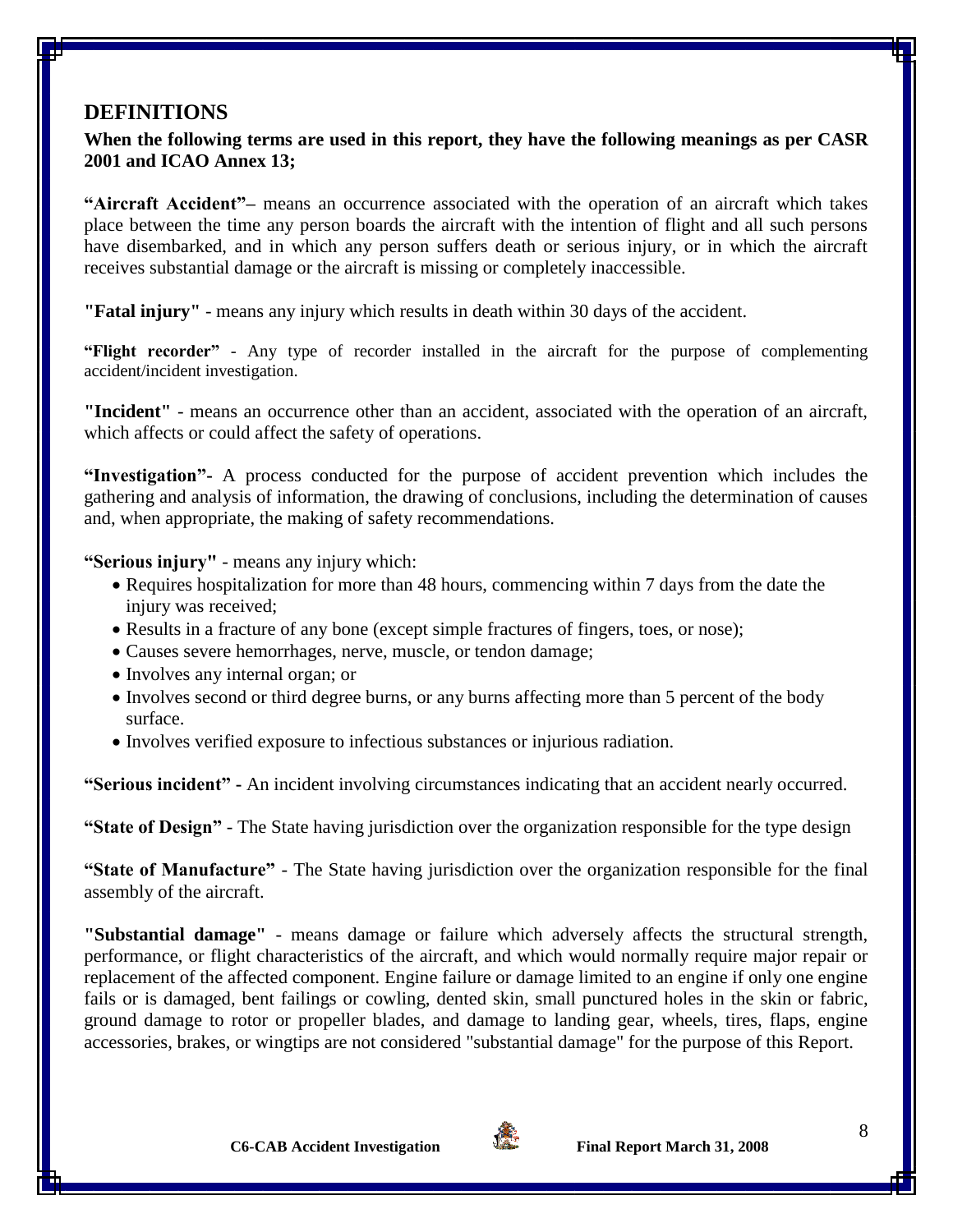#### **OVERVIEW**

On February 25, 2008 at approximately 1700 hours an Embraer 110-P1, twin engine, turboprop airplane, C6-CAB, owned and operated by LeAir Charter Service Limited on a commercial flight from New Bight Airport, New Bight, Cat Island landed on runway 32 at Lynden Pindling International Airport with its landing gear not extended.

The aircraft departed New Bight Airport, New Bight, Cat Island for Nassau. There were 14 passengers and 2 crew members on board. There were no reported injuries to passengers or crew. The aircraft sustained damages to the Right Hand and Left Hand propellers, engine nacelle, underside of Fuselage and associated antennas, Right and Left Hand flap and nose gear door.

The weather conditions in the vicinity of Lynden Pindling International Airport between 1700 UTC and 2300 UTC February 2, 2008 had winds at 030 degrees at 7 knots, temperature at 27 degrees Celsius with a dew point at 22 and a barometric pressure at 30.02 inches of mercury. The official sunset was at 6:19 pm.

# **FACTUAL INFORMATION:**

## **1.1 HISTORY OF THE FLIGHT**

On February 25, 2008, C6-CAB, registered to Leair Charter Limited, a Basic Air Taxi Operator landed on Runway 32 at Lynden Pindling International Airport with its landing gear not extended.

The Commercial Air Transport Flight departed New Bight, Cat Island, Bahamas. The aircraft was in contact with Air Traffic Control and never made any reports of having any gear malfunction that would require the aircraft to land without its gear.

The accident occurred during the evening at approximately 1700 local (2200Z). Both crews were qualified in accordance with BASR Schedule 14 and both have valid and current Medical Certificates.

**1.2 INJURIES TO PERSONS** No fatal or serious injuries were reported up to the production of this report.

#### **1.3 DAMAGE TO AIRCRAFT**

Both propellers, engine nacelle, underside of fuselage and associated antennas, Right Hand and Left Hand flap and nose landing gear doors were substantially damaged.

# **1.4 OTHER DAMAGE**

All damages reported were confined to the aircraft.

# **1.5 PERSONNEL INFORMATION**

**1.5.1** At the time of the accident the aircraft was under the command of Captain Calvin Pugh assisted by First Officer Jarred Major. Captain Pugh, a 32 year old male, was in possession of a valid Bahamian License number CP-425.

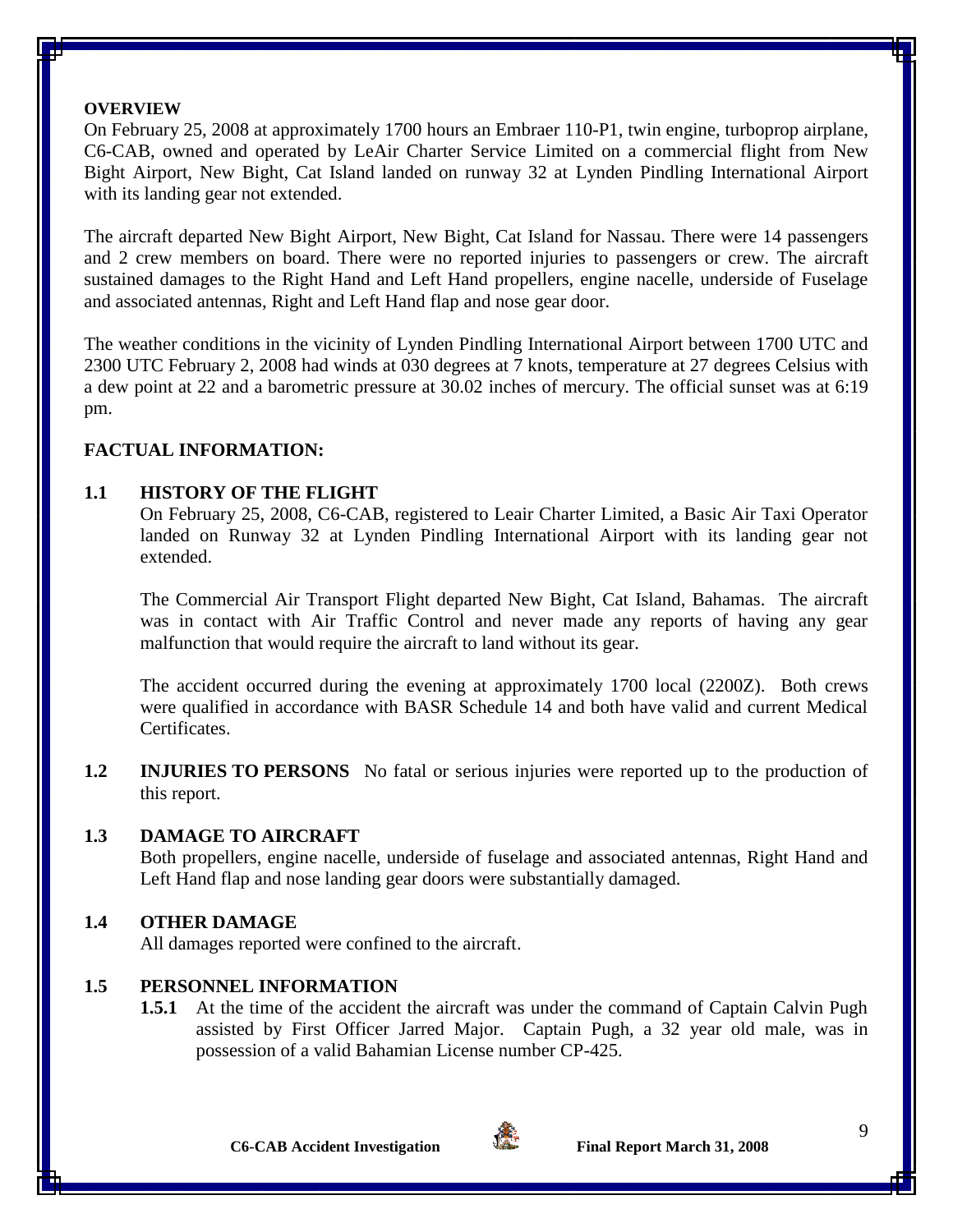Captain Pugh's flying experience consists of approximately 3,500 hours total time with approximately 2,000 hours on the EMB-110. A satisfactory proficiency check was completed on March 26, 2007. Captain Pugh was experienced on route. Captain Pugh's duty and flight time in the last 24 hours, 7 and 90 days are no hours flown in the last 24 hours and 7 days and 97.3 hours in the lat 90 days.

**1.5.2** At the time of the accident First Officer Jarred Major was the flying pilot. F/O Major, a 20 year old male was in possession of a valid Bahamian license number CP-596 and a valid Medical Certificate. F/O Major hours and experience on type could not be verified by records reviewed. F/O Major did not log any duty and flight time in the 24 hours and 7 day period preceding the accident. His flight times in the preceding 90 days were 65.8 hours. A proficiency check was completed satisfactory on April 25, 2007 this check is however questionable *see Findings section 3.0*.

#### **1.6 AIRCRAFT INFORMATION**

C6-CAB, an EMB-110-P1, Serial Number 110-198 was manufactured in 1978 by Embraer. It is registered in the Bahamas as C6-CAB to Leair Charter Limited. It has a certificate of airworthiness valid to December 17, 2008. Since manufacture, C6-CAB had flown 15,343.2 hours. Since overhaul and last scheduled inspection (B1) it had flown 135.3 and 130.9 hours respectively. Aircraft was maintained under BASR 2001 Schedules 5, 6, 10, 12.

#### **Engines**

C6-CAB is fitted with Pratt & Whitney PT6A-34 engines with overhaul periods of 4,000 hours. Last scheduled inspection was conducted on December 12, 2007 at airframe total time 15,343.2 hours and airframe cycles 17,358.

The engine fitted to the #1 position of the aircraft is serial number PCE56950 and had accumulated 3,494.30 hours since overhaul. Since last scheduled inspection, it had accumulated 130.9 hours.

The engine fitted to the #2 position of the aircraft is serial number PCE56615 and had accumulated a total of 3,288.0 hours since overhaul. Since last scheduled inspection, it had accumulated 130.9 hours.

#### **Propellers**

The propellers attached to the engines of C6-CAB were manufactured by Hartzell Propeller. The propellers have overhaul periods of 3,000 hours.

The propeller attached to the #1 engine was serial number BUA26078 and had accumulated 1,119.9 hours since overhaul.

The propeller attached to the #2 engine was serial number BUA22970 and had accumulated 204.8 hours since overhaul.

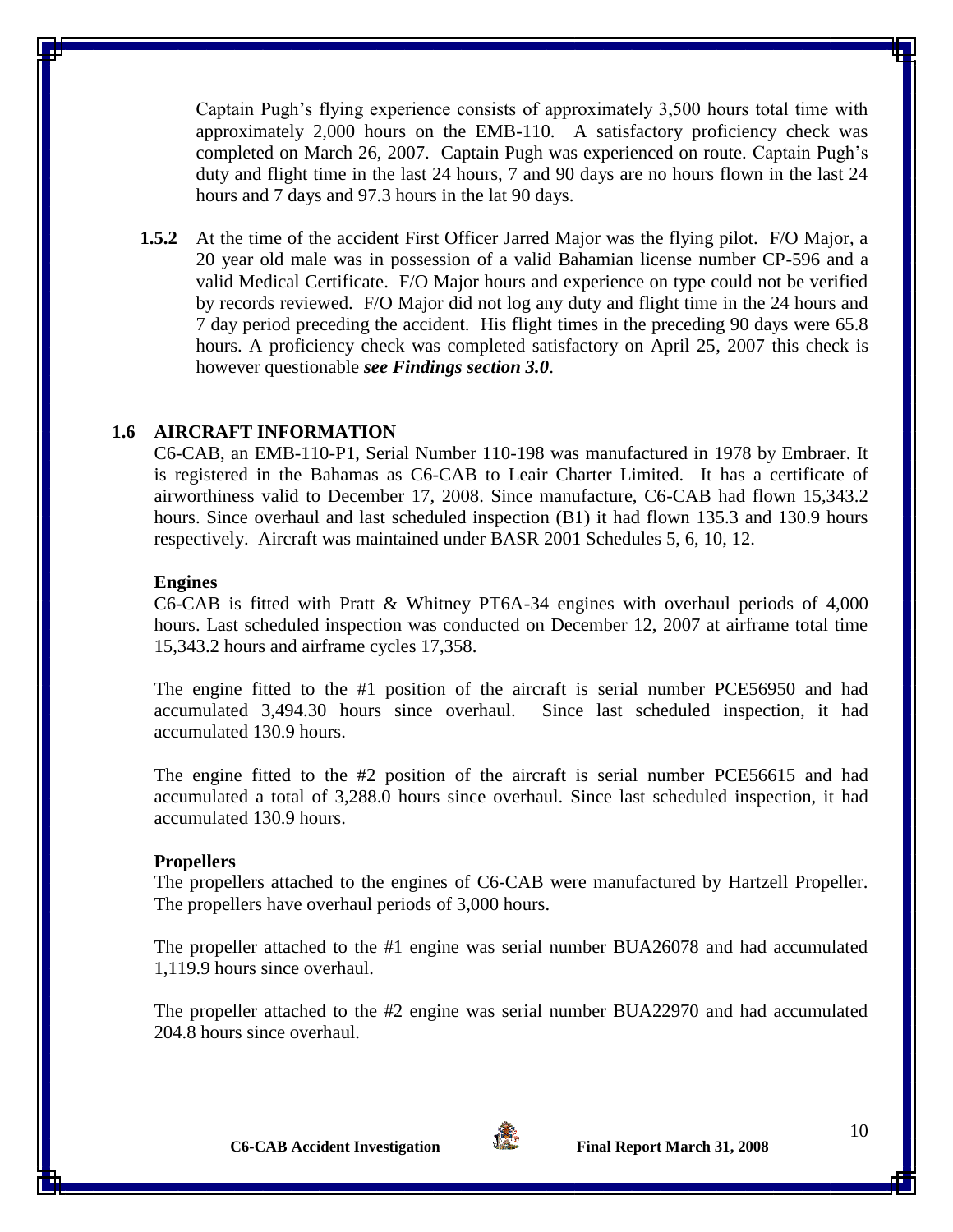#### **Aircraft Load**

Operational weight of the aircraft listed as 8,235.2 pounds. 9 pieces manifested at a weight of 349 pounds. 13 people were manifested at a total weight of 2,010 pounds. The total weight of the aircraft was manifested at 11,578 pounds with a take off maximum weight of 11,644 pounds.

#### **1.7 METEOROLOGICAL INFORMATION**

The weather conditions in the vicinity of The Lynden Pindling International Airport between 1700 UTC and 2300 UTC February 25, 2008 had winds at 030 degrees at 07 knots, temperature at 27 degrees Celsius with a dew point at 22 degree and a barometric pressure at 30.02 inches of mercury. The official sunset was at 1819 UTC.

#### **1.8 AIDS TO NAVIGATION**

Navigational aids were not a factor in this accident.

#### **1.9 COMMUNICATIONS**

The pilot was in communication with the control tower at Lynden Pindling International Airport (MYNN), at all times up until the time of the crash. At no time during the approach, up to the landing, did the pilot advise ATC of any problems with the landing gear.

#### **1.10 AERODROME INFORMATION**

Landing was made at the Lynden Pindling International Airport on Runway 32, approximately 3,600 feet from threshold of the 11,000 feet runway.

#### **1.11 FLIGHT RECORDERS**

C6-CAB was not equipped with a Cockpit Voice Recorder.

#### **1.12 WRECKAGE AND IMPACT INFORMATION**

The accident aircraft was examined at the crash site on February 25, 2008 by Accident Investigators from the Flight Standards Inspectorate.

The aircraft came to rest in an upright position approximately 1,300 feet from the initial touch down point of approximately 3,600 from the threshold of Runway 32 just beyond Intersection Bravo (B) at Lynden Pindling International Airport. There was no pre or post impact fire and no ground injuries. The aircraft remained on the centerline of the runway.

#### **LEFT WING**

The left wing remained attached to the fuselage and no visible damage was noted. The left flap and aileron remained attached with damages noted to the flaps and flap hinge attachments. The left main landing gear was also still attached to the aircraft and damages noted to the doors only.

#### **LEFT PROPELLER**

Left Propeller received minor damages.

**C6-CAB Accident Investigation Final Report March 31, 2008**



11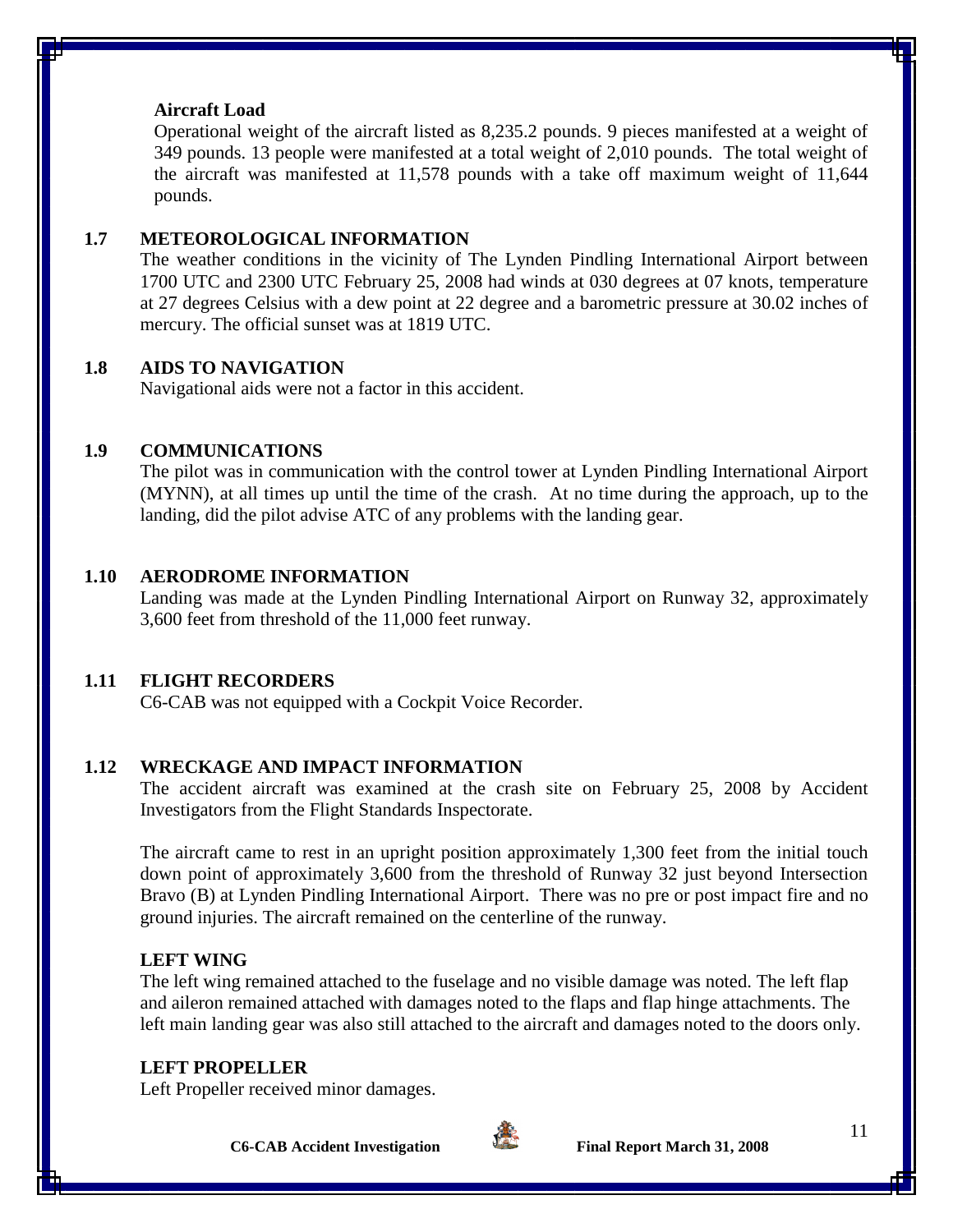#### **RIGHT WING**

The right wing remained attached to the fuselage. The aileron remained attached to wing and received no damages. The flap was also still attached to its hinges and was damaged. The flap hinge attachment however, was substantially damaged

#### **RIGHT PROPELLER**

Right Propeller received minor damages.

#### **FUSELAGE**

The extent of damages was confined to both left and right main and the nose gear doors and several antennas on the underside of the fuselage.

#### **ENGINES**

Based on the extent of damages noted to both propellers, possibility exists that both engines may also have received substantial damages.

# **1.13 MEDICAL AND PATHOLOGICAL INFORMATION**

Not a factor in this investigation

#### **1.14 FIRE**

There was no pre or post impact fire.

#### **1.15 SURVIVAL ASPECTS**

Not a factor in the investigation.

#### **1.16 TESTS AND RESEARCH** No testing conducted.

#### **1.17 ADDITIONAL INFORMATION** Not Applicable

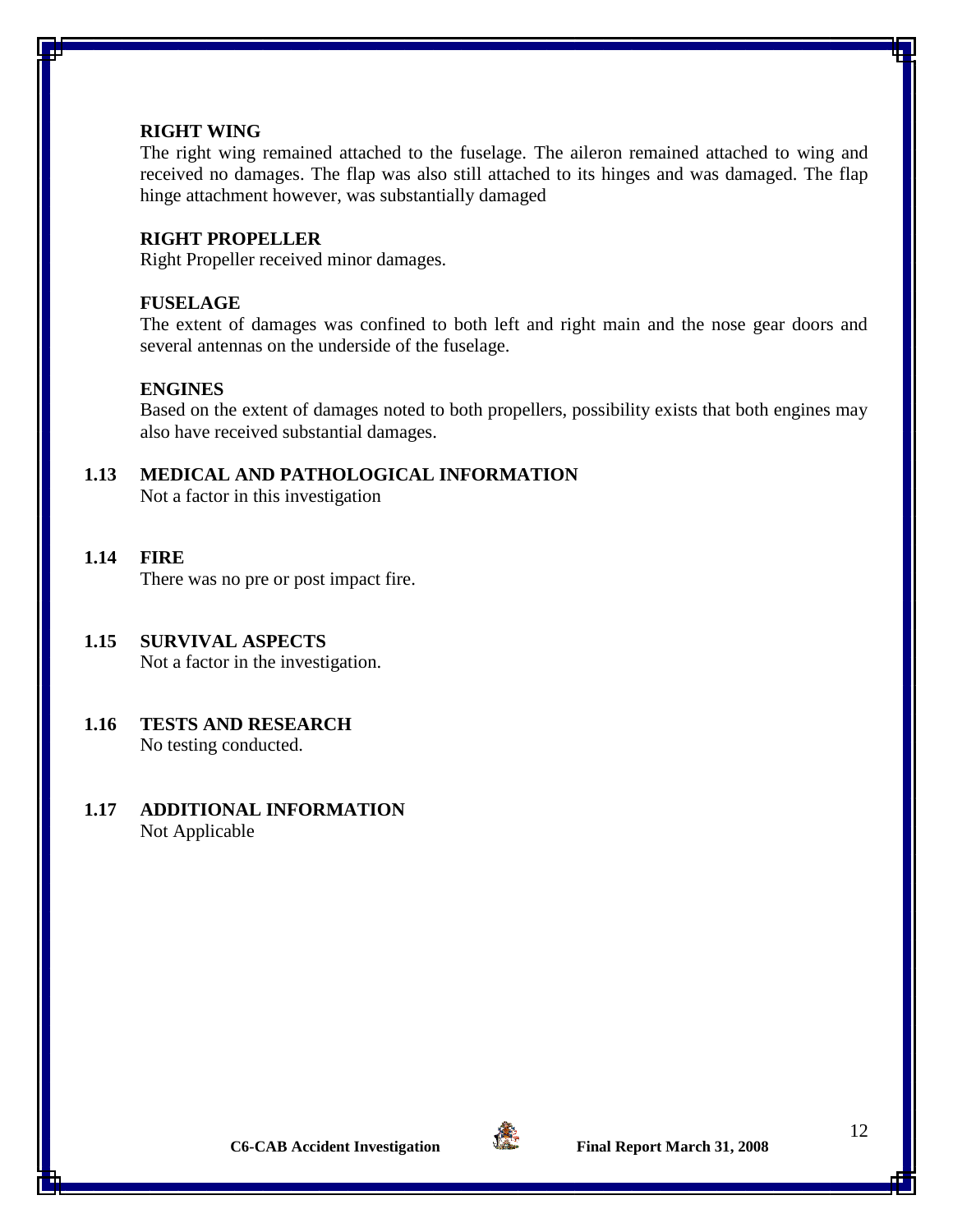# **ANALYSIS**

# **2.1 GENERAL**

# **Pilot qualifications –**

- Pilot may not have been qualified in accordance with Bahamas Civil Aviation (Safety) Regulations according to files reviewed. Pilot had accomplished Proficiency Checks and Line Checks on the Embraer EMB-110-P1 as required by regulations. However, no evidence exists to show that pilot had accomplished required ground and flight training prior to conducting his proficiency check *see findings 3.0*. Pilot held appropriate flight and medical certificates.
- Pilot was employed at the time of the accident by LeAir Charter Service Limited and was PIC of an Embraer EMB110-P1.
- First Officer Qualifications also questionable see *findings 3.0.*
- **Weather –** Visual Meteorological Conditions existed at the time and was not a factor in this accident.
- **ATC –** Air Traffic Control was available at the Lynden Pindling International Airport and provided assistance to the aircraft.
- **Aids to Navigation –** navigational aid were operational and was not a factor in the accident.

# **2.2 AIRCRAFT**

The Embraer EMB110-P1 aircraft is a twin turbine-engine airplane with a retractable tricycle landing gear configuration.

Inspections accomplished on the aircraft over the past twelve months are as follows:

- A B1 Inspection c/w on December  $12<sup>th</sup>$ , 2007 at 15,343.2 hrs.
- A B1 & B2 Inspection c/w on October  $4<sup>th</sup>$ , 2007 at 15,202.5 hrs
- A B1 Inspection c/w on September 1, 2007 at 15,069.5 hrs
- A B1, B2 & C1 Inspection c/w on July  $21<sup>st</sup>$ , 2007 at 14, 925.8 hrs
- A B1 Inspection c/w on June 14, 2007 at  $14,781.3$  hrs
- A B1 Inspection c/w on March  $28<sup>th</sup>$ , 2007 at 14,499.7 hrs.
- A B1, B2, C, 2C, 3C, 4C, 6C, and 12C Inspection c/w on February  $1<sup>st</sup>$ , 2008 at 14,354.2 hrs.

The airplane was properly certificated, and there was no evidence that airplane maintenance was a factor in the accident.

- **Aircraft performance –** Aircraft performance was not a factor.
- Mass and balance The aircraft was last weighed on November 29<sup>th</sup>, 2006. Mass and balance report was completed by the pilot for this flight as required by Bahamas Civil Aviation Regulations.

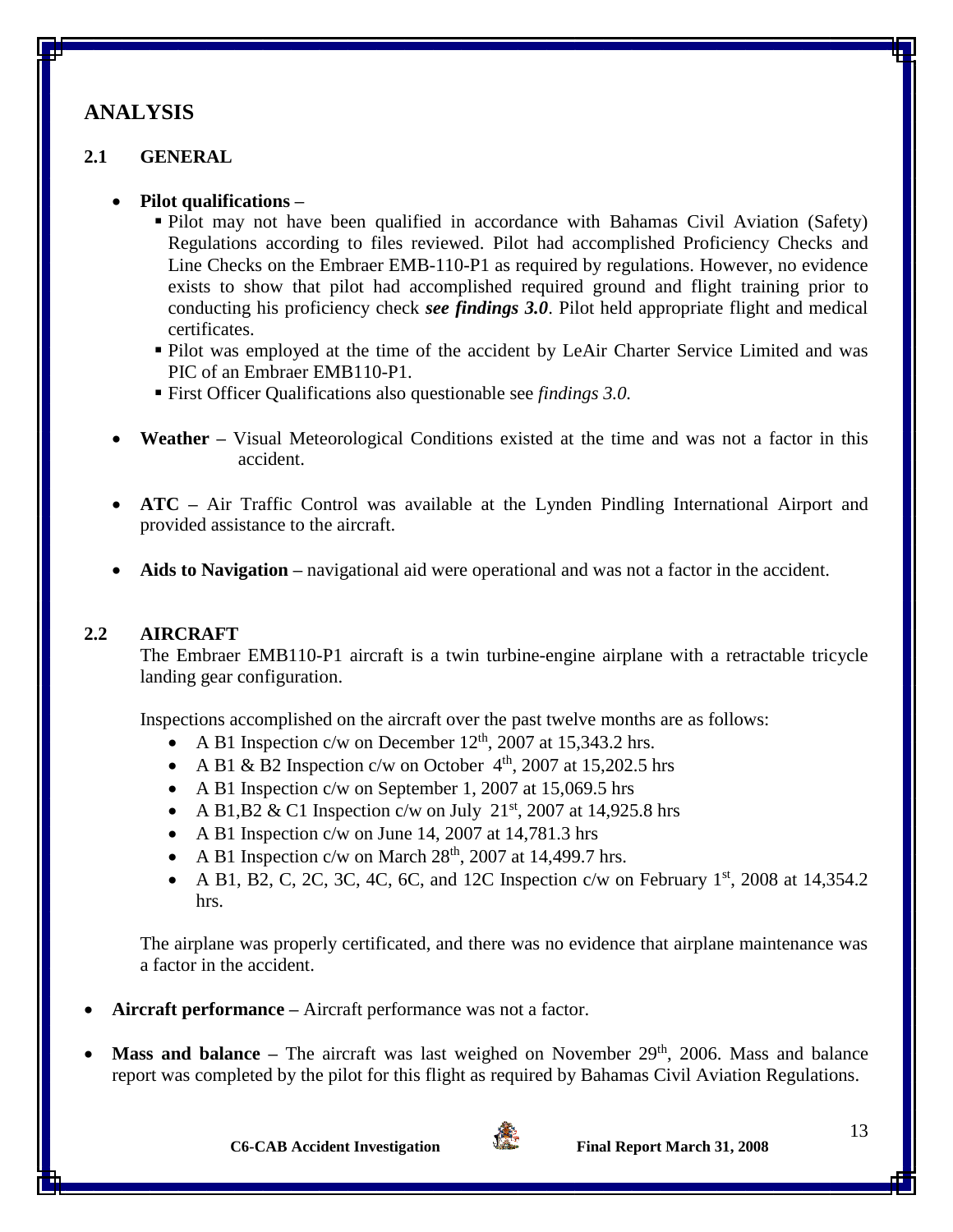- **Aircraft Navigational Instrumentation** aircraft navigational instrumentation was operational and was not a factor in the accident.
- **Human factors –** There was no evidence that incapacitation or physiological factors affected the crew performance prior to the accident.
- **Psychological and physiological factors affecting personnel involved. -** There was no evidence that the crew suffered any sudden illness or incapacitation which might have affected their ability to control the aircraft.



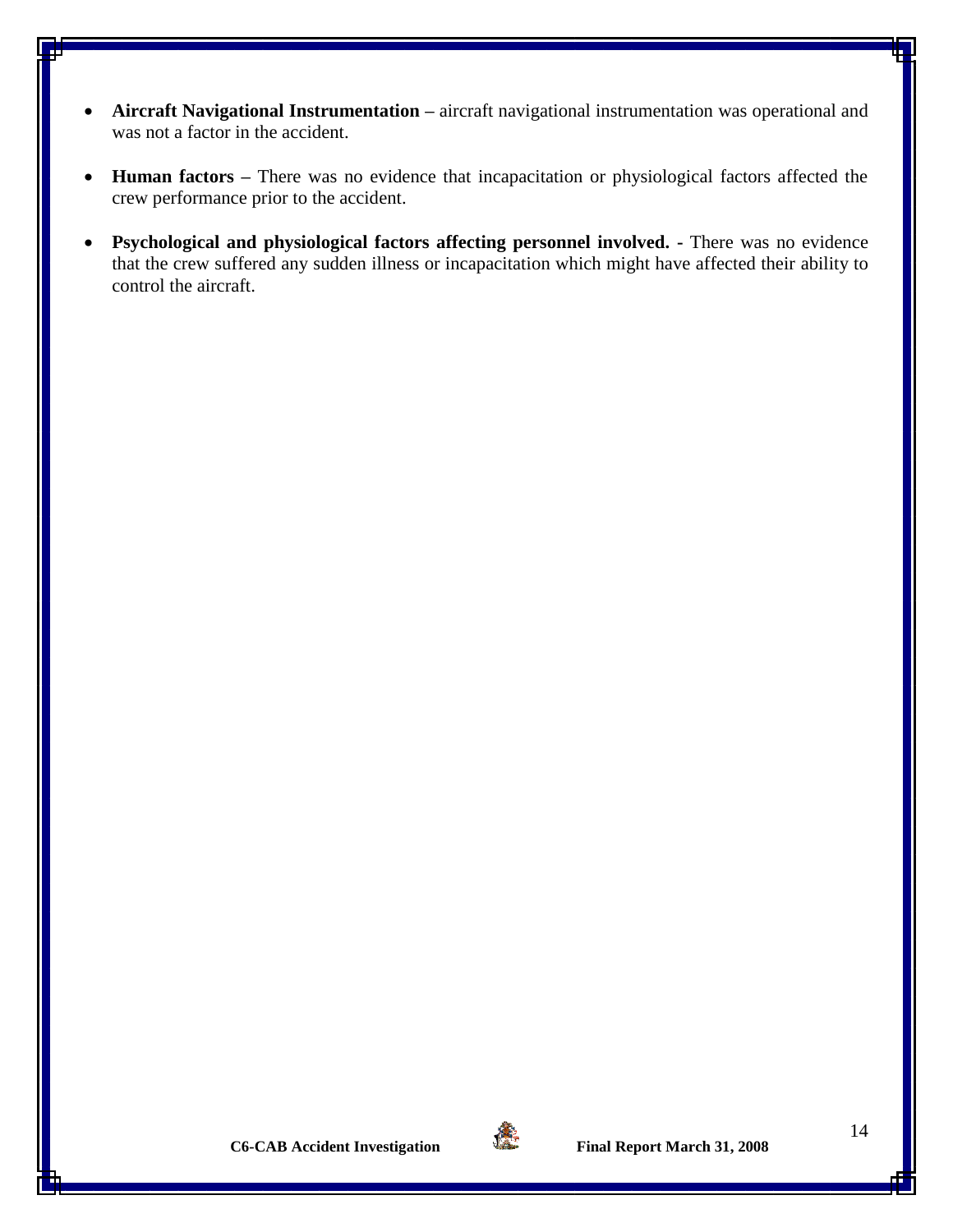# **FINDINGS:**

- 1. The airplane was properly certificated and maintained in accordance with existing regulations.
- 2. There were no airplane system or powerplant anomalies that contributed to the cause of the accident.
- 3. The flight crew were properly certificated in accordance with existing regulations, however, qualification and currency are questionable (see item 10).
- 4. Meteorological conditions were not a factor in this accident.
- 5. Pilot and co-pilot gave differing accounts of the accident.
- 6. Crew failed to follow standard operating procedures.
- 7. Aircraft mass and Balance were within prescribed limitations.
- 8. Crew held appropriate flight and medical certificates.
- 9. Eyewitness reports that Captain was preoccupied completing entries in the technical log book while the aircraft was on final to the runway.
- 10. The training records for the crew were examined and the following findings were noted; **Pilot**
	- 1. Pilot last proficiency check conducted on March  $26<sup>th</sup>$ , 2007.
	- 2. Pilot recurrent ground school conducted March 16, 2007.

# **Based on records reviewed or the lack of records provided, it appears that;**

- 3. Pilot did not accomplish Recurrent Company Procedures Indoctrination as required by BASR 14.065
- 4. Pilot did not accomplish Recurrent Dangerous Goods Training as required by BASR 14.070
- 5. Pilot did not accomplish Recurrent Security Training as required by BASR 14.075
- 6. Pilot did not accomplish Recurrent Crew Resource Management Training as required by BASR 14.080
- 7. Pilot did not accomplish Recurrent Emergency Equipment Drills as required by BASR 14.085
- 8. Pilot did not accomplish Recurrent Aircraft Flight Training as required by BASR 14.095

# **First Officer**

- 1. First Officer last proficiency check conducted on March  $25<sup>th</sup>$ , 2007.
- 2. First Officer Initial Ground Training completed March 16, 2007.

# **Based on records reviewed or the lack of records provided, it appears that;**

- 3. First Officer did not accomplish Initial Company Procedures Training as required by BASR Schedule 14.065.
- 4. First Officer did not accomplish Initial Dangerous Goods Training as required by BASR Schedule 14.070.
- 5. First Officer did not accomplish Initial Security Training as required by BASR Schedule 14.075.
- 6. First Officer did not accomplish Initial Crew Resource Management Training as required by BASR Schedule 14.080.
- 7. First Officer did not accomplish Initial Emergency Equipment Drills Training as required by BASR Schedule 14.085.
- 8. First Officer did not accomplish Initial Flight Training as required by BASR Schedule 14.095.

# **Additionally N/A**